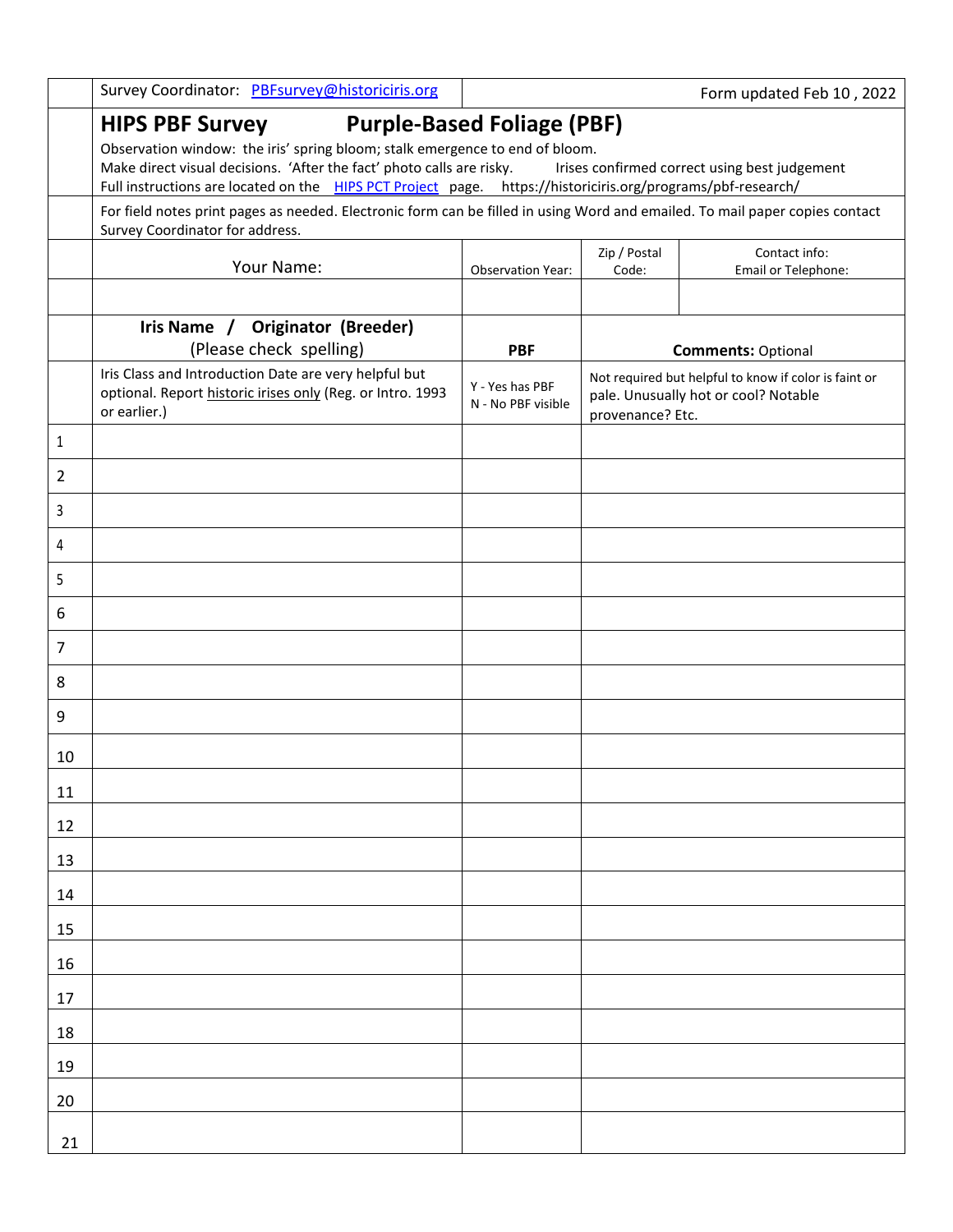|            | <b>Iris Name</b> | <b>PBF</b> | <b>Comments:</b> |
|------------|------------------|------------|------------------|
| $22\,$     |                  |            |                  |
| 23         |                  |            |                  |
| $24\,$     |                  |            |                  |
| $25\,$     |                  |            |                  |
| $26\,$     |                  |            |                  |
| $27\,$     |                  |            |                  |
| ${\bf 28}$ |                  |            |                  |
| $29\,$     |                  |            |                  |
| $30\,$     |                  |            |                  |
| $31\,$     |                  |            |                  |
| 32         |                  |            |                  |
| 33         |                  |            |                  |
| $34\,$     |                  |            |                  |
| 35         |                  |            |                  |
| $36\,$     |                  |            |                  |
| $37\,$     |                  |            |                  |
| 38         |                  |            |                  |
| $39\,$     |                  |            |                  |
| 40         |                  |            |                  |
| $41\,$     |                  |            |                  |
| 42         |                  |            |                  |
| 43         |                  |            |                  |
| $44\,$     |                  |            |                  |
| 45         |                  |            |                  |
| 46         |                  |            |                  |
| 43         |                  |            |                  |
| 44         |                  |            |                  |
| 45         |                  |            |                  |
| ${\bf 46}$ |                  |            |                  |
| 47         |                  |            |                  |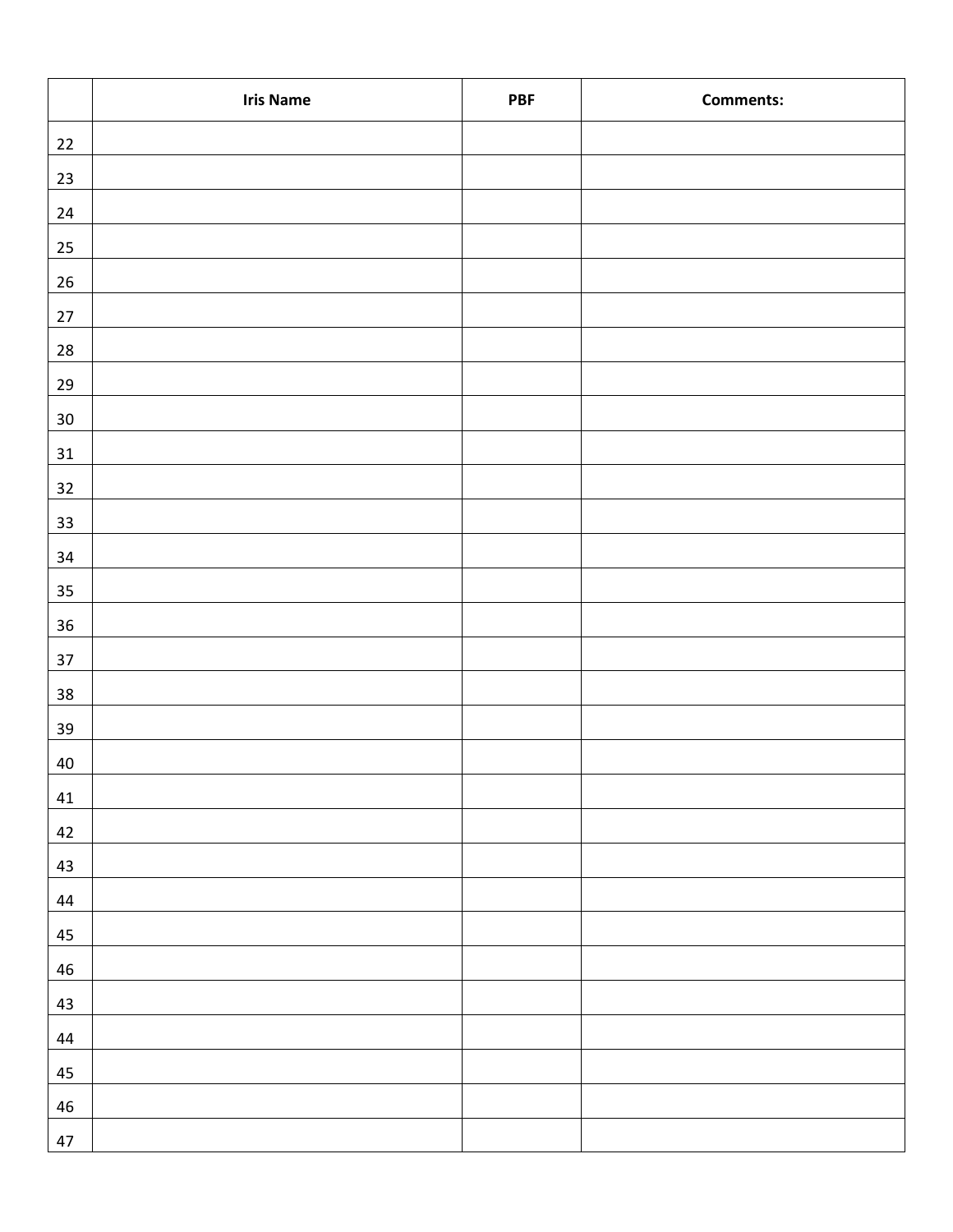|            | <b>Iris Name</b> | PBF | <b>Comments:</b> |
|------------|------------------|-----|------------------|
| 48         |                  |     |                  |
| 49         |                  |     |                  |
| 50         |                  |     |                  |
| $51\,$     |                  |     |                  |
| 52         |                  |     |                  |
| 53         |                  |     |                  |
| 54         |                  |     |                  |
| 55         |                  |     |                  |
| 56         |                  |     |                  |
| 57         |                  |     |                  |
| 58         |                  |     |                  |
| 59         |                  |     |                  |
| $60\,$     |                  |     |                  |
| 61         |                  |     |                  |
| 62         |                  |     |                  |
| 63         |                  |     |                  |
| 64         |                  |     |                  |
| 65         |                  |     |                  |
| 66         |                  |     |                  |
| 67         |                  |     |                  |
| 68         |                  |     |                  |
| 69         |                  |     |                  |
| $70\,$     |                  |     |                  |
| $71\,$     |                  |     |                  |
| $72\,$     |                  |     |                  |
| $73\,$     |                  |     |                  |
| $74\,$     |                  |     |                  |
| $75\,$     |                  |     |                  |
| 76         |                  |     |                  |
| $77\,$     |                  |     |                  |
| ${\bf 78}$ |                  |     |                  |
| 79         |                  |     |                  |
| 80         |                  |     |                  |
| 81         |                  |     |                  |
| 82         |                  |     |                  |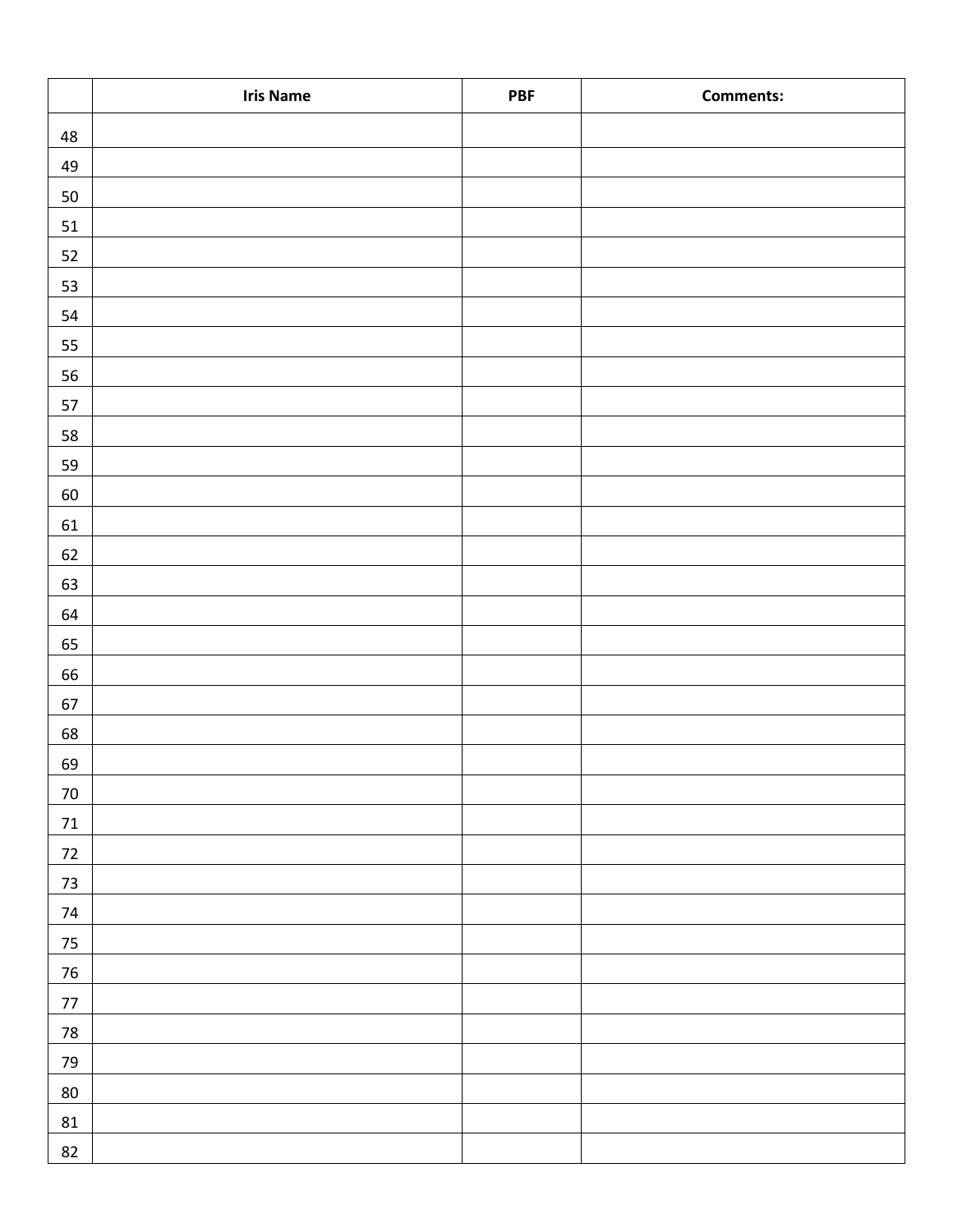|         | <b>Iris Name</b> | <b>PBF</b> | <b>Comments:</b> |
|---------|------------------|------------|------------------|
| 83      |                  |            |                  |
| $84\,$  |                  |            |                  |
| 85      |                  |            |                  |
| 86      |                  |            |                  |
| $87\,$  |                  |            |                  |
| 88      |                  |            |                  |
| 89      |                  |            |                  |
| $90\,$  |                  |            |                  |
| $91\,$  |                  |            |                  |
| 92      |                  |            |                  |
| 93      |                  |            |                  |
| 94      |                  |            |                  |
| 95      |                  |            |                  |
| $96\,$  |                  |            |                  |
| 97      |                  |            |                  |
| 98      |                  |            |                  |
| 99      |                  |            |                  |
| 100     |                  |            |                  |
| 101     |                  |            |                  |
| 102     |                  |            |                  |
| 103     |                  |            |                  |
| 104     |                  |            |                  |
| 105     |                  |            |                  |
| 106     |                  |            |                  |
| 107     |                  |            |                  |
| 108     |                  |            |                  |
| 109     |                  |            |                  |
| 110     |                  |            |                  |
| $111\,$ |                  |            |                  |
| 112     |                  |            |                  |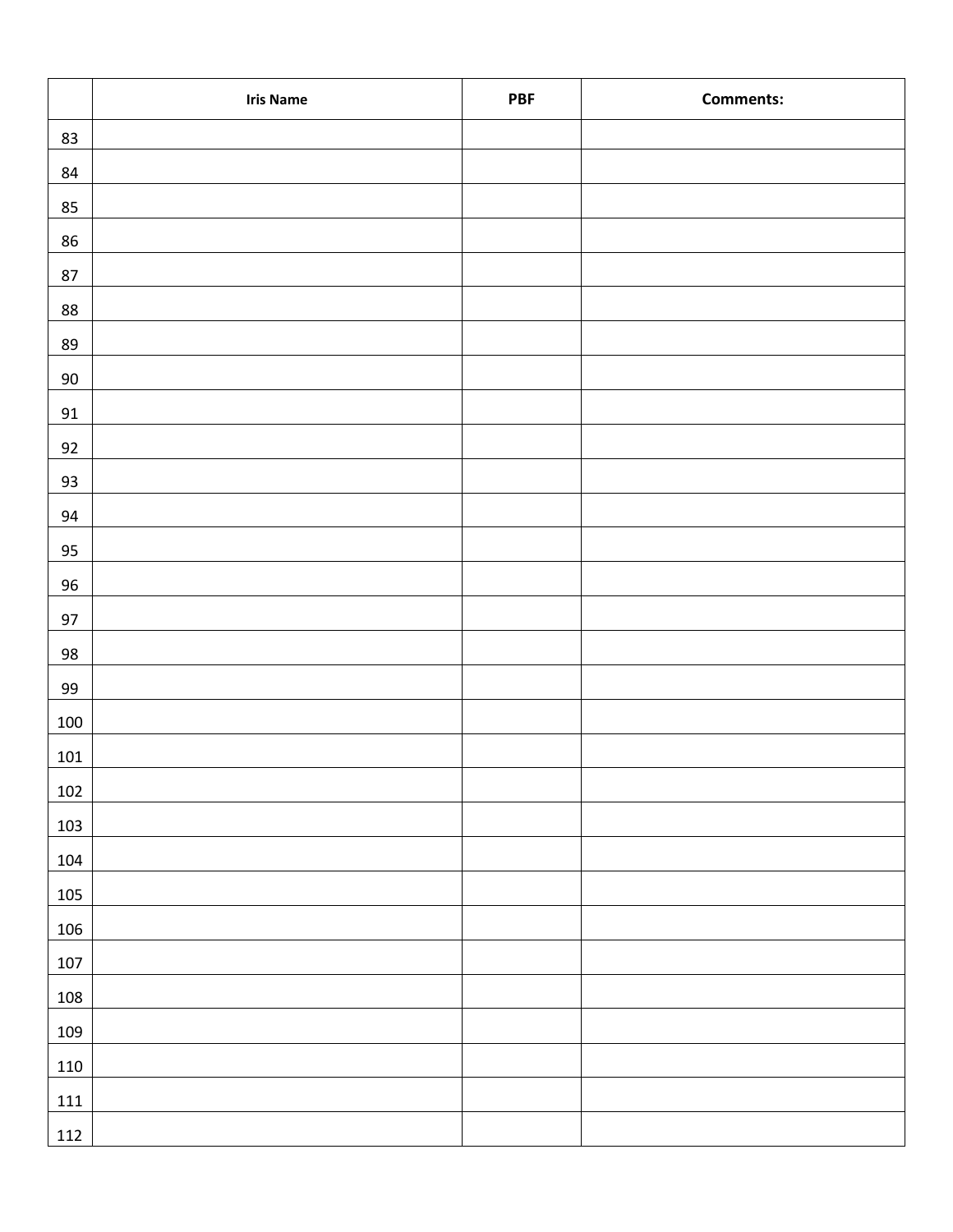|         | <b>Iris Name</b> | <b>PBF</b> | <b>Comments:</b> |
|---------|------------------|------------|------------------|
| 113     |                  |            |                  |
| 114     |                  |            |                  |
| $115\,$ |                  |            |                  |
| 116     |                  |            |                  |
| 117     |                  |            |                  |
| 118     |                  |            |                  |
| 119     |                  |            |                  |
| 120     |                  |            |                  |
| 121     |                  |            |                  |
| 122     |                  |            |                  |
| 123     |                  |            |                  |
| 124     |                  |            |                  |
| 125     |                  |            |                  |
| 126     |                  |            |                  |
| $127\,$ |                  |            |                  |
| 128     |                  |            |                  |
| 129     |                  |            |                  |
| 130     |                  |            |                  |
| 131     |                  |            |                  |
| 132     |                  |            |                  |
| 133     |                  |            |                  |
| 134     |                  |            |                  |
| 135     |                  |            |                  |
| 136     |                  |            |                  |
| 137     |                  |            |                  |
| 138     |                  |            |                  |
| 139     |                  |            |                  |
| 140     |                  |            |                  |
| 141     |                  |            |                  |
| 142     |                  |            |                  |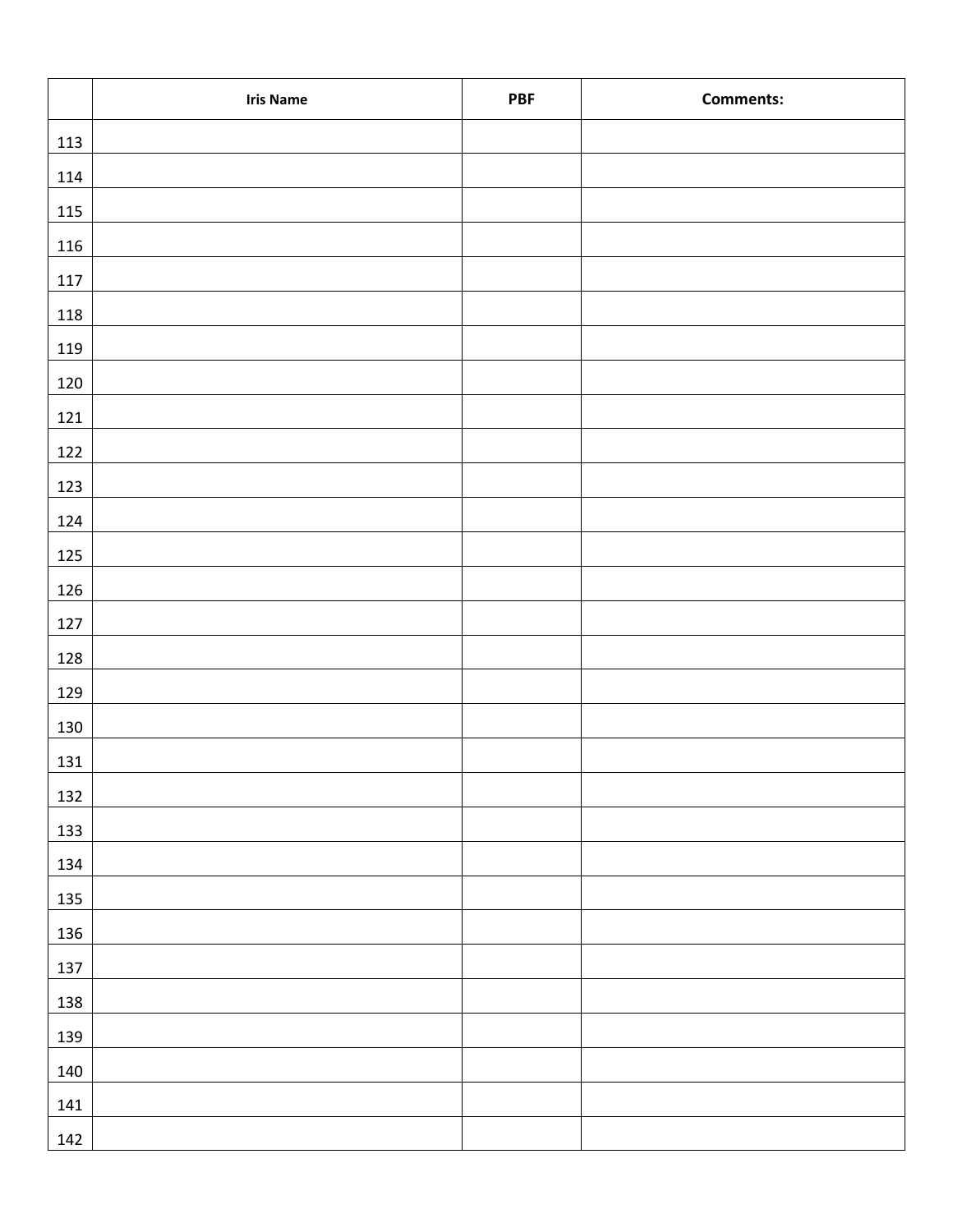|         | <b>Iris Name</b> | PBF | <b>Comments:</b> |
|---------|------------------|-----|------------------|
| 143     |                  |     |                  |
| 144     |                  |     |                  |
| 145     |                  |     |                  |
| 146     |                  |     |                  |
| 147     |                  |     |                  |
| 148     |                  |     |                  |
| 149     |                  |     |                  |
| $150\,$ |                  |     |                  |
| 151     |                  |     |                  |
| 152     |                  |     |                  |
| 153     |                  |     |                  |
| 154     |                  |     |                  |
| 155     |                  |     |                  |
| 156     |                  |     |                  |
| 157     |                  |     |                  |
| 158     |                  |     |                  |
| 159     |                  |     |                  |
| $160\,$ |                  |     |                  |
| 161     |                  |     |                  |
| 162     |                  |     |                  |
| 163     |                  |     |                  |
| 164     |                  |     |                  |
| 165     |                  |     |                  |
| 166     |                  |     |                  |
| 167     |                  |     |                  |
| 168     |                  |     |                  |
| 169     |                  |     |                  |
| 170     |                  |     |                  |
| 171     |                  |     |                  |
| 172     |                  |     |                  |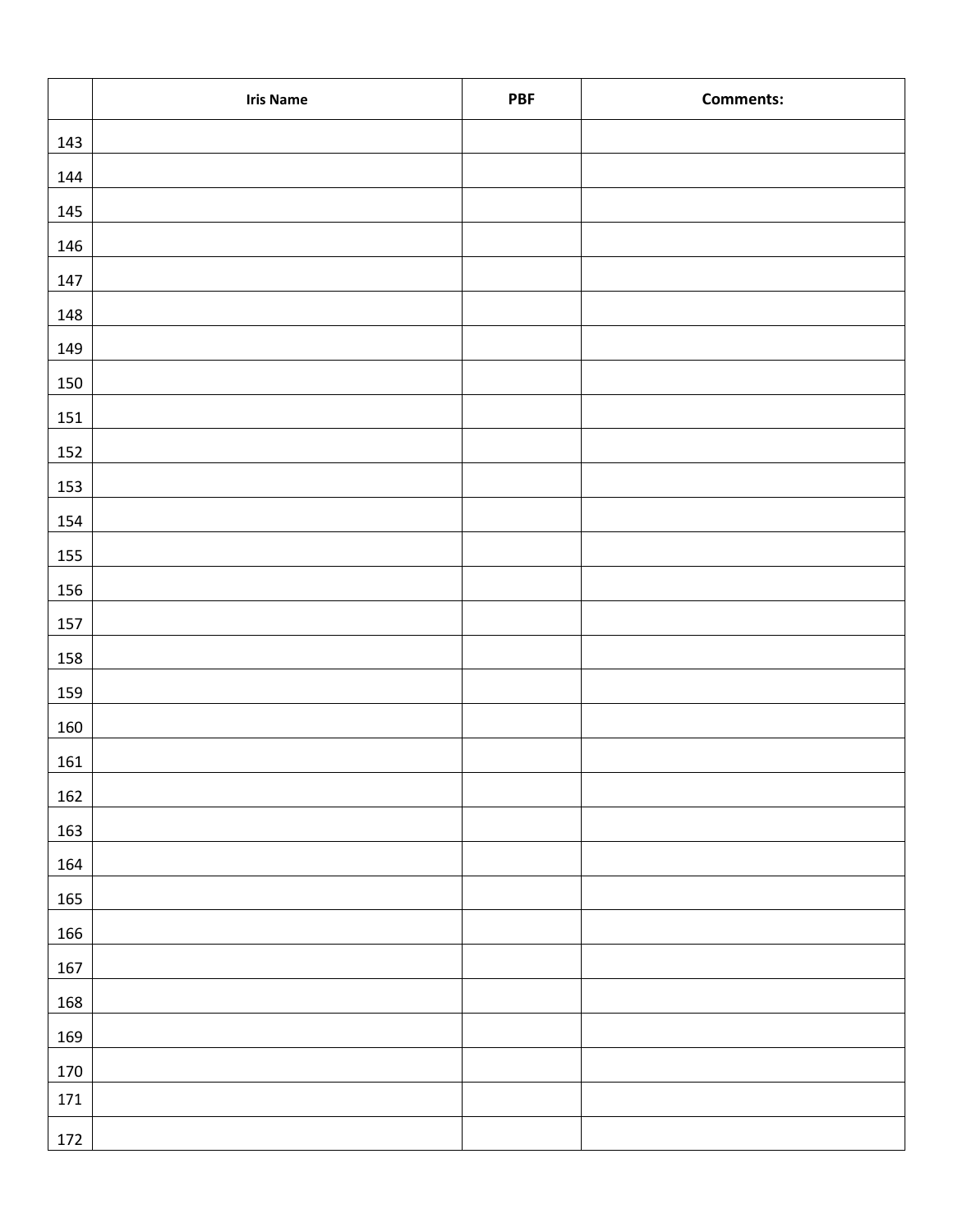|         | <b>Iris Name</b> | <b>PBF</b> | <b>Comments:</b> |
|---------|------------------|------------|------------------|
| 173     |                  |            |                  |
| 172     |                  |            |                  |
| 173     |                  |            |                  |
| 174     |                  |            |                  |
| 175     |                  |            |                  |
| 176     |                  |            |                  |
| $177\,$ |                  |            |                  |
| 178     |                  |            |                  |
| 179     |                  |            |                  |
| 180     |                  |            |                  |
| 181     |                  |            |                  |
| 182     |                  |            |                  |
| 183     |                  |            |                  |
| 184     |                  |            |                  |
| 185     |                  |            |                  |
| 186     |                  |            |                  |
| 187     |                  |            |                  |
| 188     |                  |            |                  |
| 189     |                  |            |                  |
| 190     |                  |            |                  |
| 191     |                  |            |                  |
| 191     |                  |            |                  |
| 192     |                  |            |                  |
| 193     |                  |            |                  |
| 194     |                  |            |                  |
| 195     |                  |            |                  |
| 196     |                  |            |                  |
| 197     |                  |            |                  |
| 198     |                  |            |                  |
| 199     |                  |            |                  |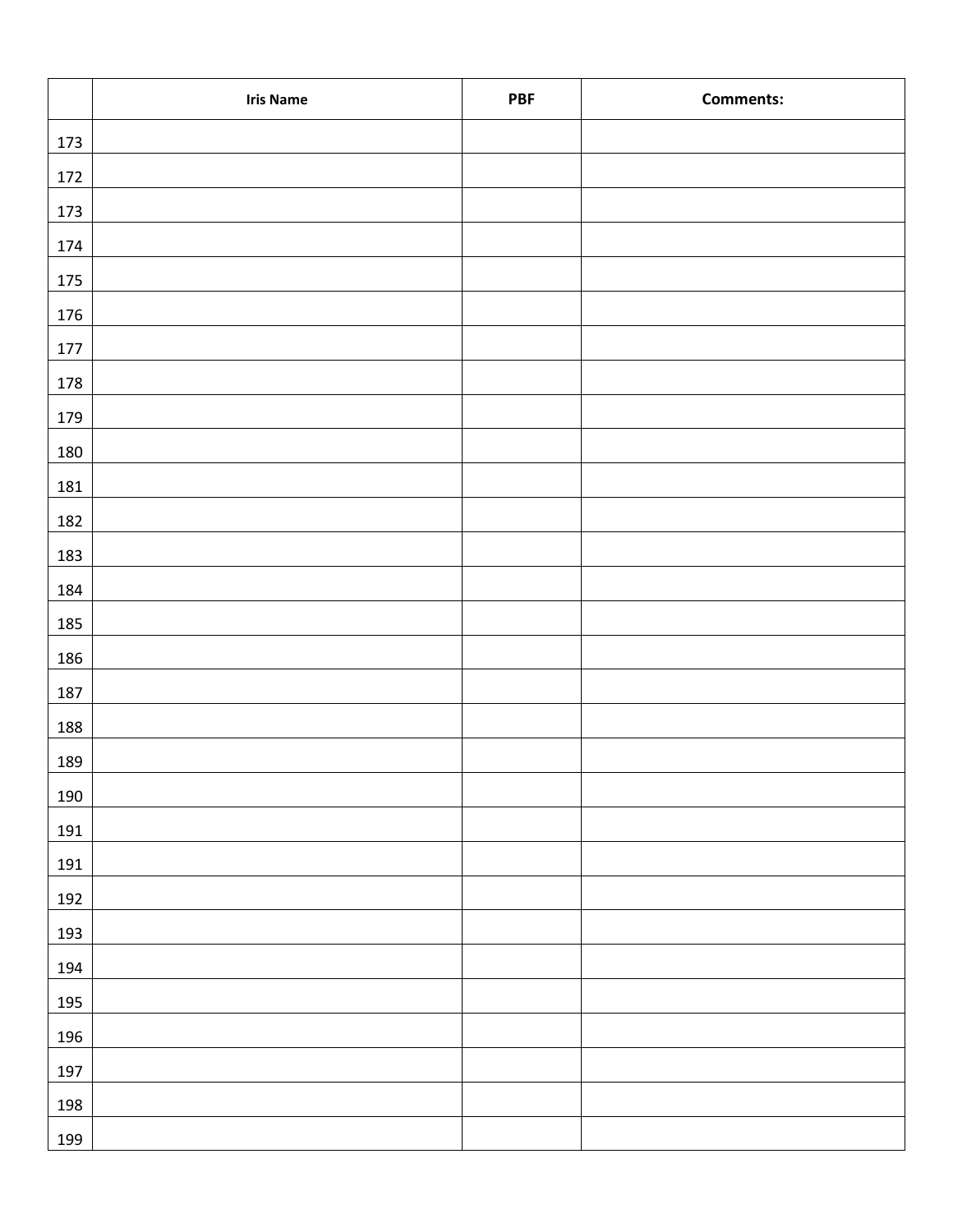|         | <b>Iris Name</b> | <b>PBF</b> | <b>Comments:</b> |
|---------|------------------|------------|------------------|
| $200\,$ |                  |            |                  |
| $201\,$ |                  |            |                  |
| $202\,$ |                  |            |                  |
| 203     |                  |            |                  |
| 204     |                  |            |                  |
| $205\,$ |                  |            |                  |
| 206     |                  |            |                  |
| 207     |                  |            |                  |
| 208     |                  |            |                  |
| 209     |                  |            |                  |
| $210\,$ |                  |            |                  |
| $211\,$ |                  |            |                  |
| 212     |                  |            |                  |
| $213\,$ |                  |            |                  |
| 214     |                  |            |                  |
| $215$   |                  |            |                  |
| 216     |                  |            |                  |
| $217\,$ |                  |            |                  |
| $218\,$ |                  |            |                  |
| 219     |                  |            |                  |
| 220     |                  |            |                  |
| $221\,$ |                  |            |                  |
| 222     |                  |            |                  |
| 223     |                  |            |                  |
| 224     |                  |            |                  |
| 225     |                  |            |                  |
| 226     |                  |            |                  |
| 227     |                  |            |                  |
| 228     |                  |            |                  |
| 229     |                  |            |                  |